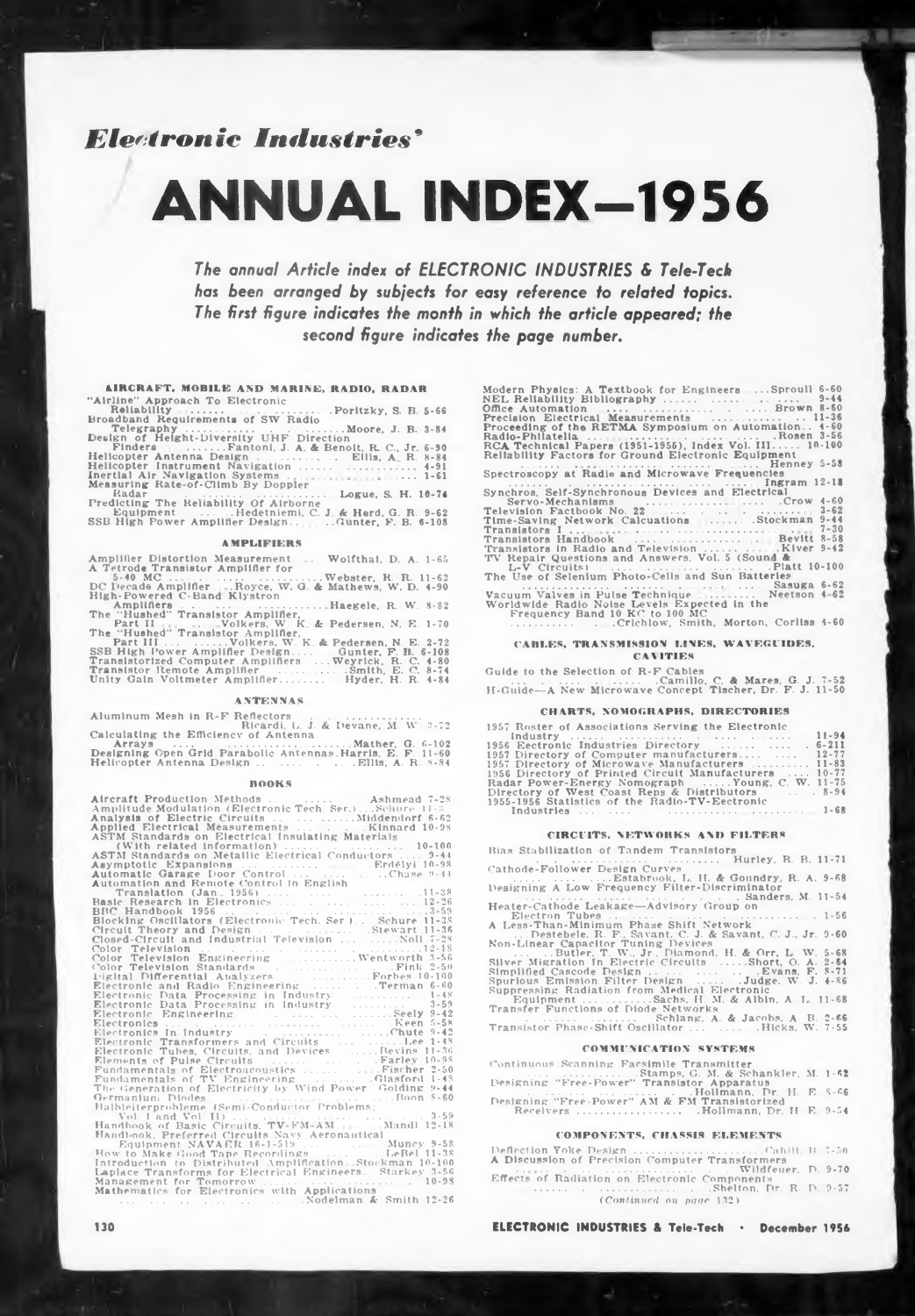# *Fl^ironie Industries'*

# **ANNUAL INDEX-1956**

*The annual Article index of ELECTRONIC INDUSTRIES & Tele-Tech has been arranged by subjects for easy reference to related topics. The first figure indicates the month in which the article appeared; the second figure indicates the page number.*

#### **LIKCRAFT, MOBILE AND MARINE, RADIO. RADAR**

|                                    | The annual Article index of ELE(<br>has been arranged by subjects f                   |
|------------------------------------|---------------------------------------------------------------------------------------|
|                                    | The first figure indicates the mont                                                   |
|                                    |                                                                                       |
|                                    | second figure indice                                                                  |
|                                    |                                                                                       |
|                                    |                                                                                       |
|                                    | <b>AIRCRAFT, MOBILE AND MARINE, RADIO, RADAR</b>                                      |
| "Airline" Approach To Electronic   |                                                                                       |
|                                    |                                                                                       |
|                                    |                                                                                       |
|                                    |                                                                                       |
|                                    | Finders Fantoni, J. A. & Benolt, R. C., Jr. 6-90                                      |
|                                    | Helicopter Antenna Design Ellis, A. R. 8-84<br>Helicopter Instrument Navigation  4-91 |
|                                    |                                                                                       |
| Measuring Rate-of-Climb By Doppler |                                                                                       |
|                                    | Radar<br>Predicting The Reliability Of Airborne<br>Contract S. H. 10-74               |
|                                    | Equipment , Hedetniemi, C. J. & Herd. G. R. 9-62                                      |
|                                    | SSB High Power Amplifier DesignGunter, F. B. 6-108                                    |
|                                    |                                                                                       |
|                                    | <b>AMPLIFIERS</b>                                                                     |
|                                    | Amplifier Distortion Measurement  Wolfthal, D. A. 1-65                                |
| A Tetrode Transistor Amplifier for |                                                                                       |
|                                    | DC Decade Amplifier Royce, W. G. & Mathews, W. D. 4-90                                |
| High-Powered C-Band Klystron       |                                                                                       |
|                                    |                                                                                       |
|                                    |                                                                                       |

#### **AMPLIFIERS**

| Amplifier Distortion Measurement  Wolfthal, D. A. 1-65  |  |
|---------------------------------------------------------|--|
| A Tetrode Transistor Amplifier for                      |  |
| $5-40$ MC        Webster, R. R. 11-62                   |  |
| DC Decade Amplifier Royce, W. G. & Mathews, W. D. 4-90  |  |
| High-Powered C-Band Klystron                            |  |
| Amplifiers Haegele, R. W. 8-82                          |  |
| The "Hushed" Transistor Amplifier.                      |  |
|                                                         |  |
| The "Hushed" Transistor Amplifier,                      |  |
| Part III  Volkers, W. K. & Pedersen, N. E. 2-72         |  |
| SSB High Power Amplifier Design Gunter, F. H. 6-108     |  |
| Transistorized Computer Amplifiers  Weyrick, R. C. 4-80 |  |
| Transistor Remote Amplifier Smith, E. C. 8-74           |  |
| Unity Gain Voltmeter Amplifier Hyder, H. R. 4-84        |  |

#### **ANTENNAS**

|  | Aluminum Mesh in R-F Reflectors       |  |  |
|--|---------------------------------------|--|--|
|  | Ricardi, L. J. & Devane, M. W. 3-72   |  |  |
|  | Calculating the Efficiency of Antenna |  |  |

#### **BOOKS**

| Calculating the Efficiency of Antenna                                                                                                                                                                                                                                                                                                                                                                                                                                                                                                                                                                                                                                                                                                                                                                                                                                                                                                                                                                                                                                                                                                                    |
|----------------------------------------------------------------------------------------------------------------------------------------------------------------------------------------------------------------------------------------------------------------------------------------------------------------------------------------------------------------------------------------------------------------------------------------------------------------------------------------------------------------------------------------------------------------------------------------------------------------------------------------------------------------------------------------------------------------------------------------------------------------------------------------------------------------------------------------------------------------------------------------------------------------------------------------------------------------------------------------------------------------------------------------------------------------------------------------------------------------------------------------------------------|
| Designing Open Grid Parabolic Antennas Harris, E. F. 11-60<br>Helicopter Antenna Design      Ellis, A. R. 8-84                                                                                                                                                                                                                                                                                                                                                                                                                                                                                                                                                                                                                                                                                                                                                                                                                                                                                                                                                                                                                                           |
| <b>BOOKS</b>                                                                                                                                                                                                                                                                                                                                                                                                                                                                                                                                                                                                                                                                                                                                                                                                                                                                                                                                                                                                                                                                                                                                             |
|                                                                                                                                                                                                                                                                                                                                                                                                                                                                                                                                                                                                                                                                                                                                                                                                                                                                                                                                                                                                                                                                                                                                                          |
| Alteraft Production Methods   Ashmead 7-28<br>Amplitude Modulation (Electronic Tech. Ser.) Schure 11-3<br>ASTM Standards on Electrical Insulating Materials<br>Closed-Circuit and Industrial Television<br>Color Television<br>Color Television Engineering<br>Color Television Engineering<br>Color Television Standards<br>Lightal Differential Analyzers<br>Electronic Data Processing in Industry<br>El<br>Electronic Transformers and Circuits<br>Electronic Tubes, Circuits, and Devices<br>Electronic Tubes, Circuits, and Devices<br>Fundamentals of TV Engineering [101] [11] [148] [148] The Generation of Electricity by Wind Power Golding 9-44<br>Germanium Plotes<br>Full 1 and Vol. 1 and Vol. 1 and Vol. 1 and Vol. 1 and Vol. 1 and Vol. 1 and Vol. 1 and Vol. 1 and Vol. 1 and Vol. 1 and Vol. 1 and Vol. 1 and Vol. 1 and Vol. 1 and Vol. 1 and Vol. 1 and Vol. 1 and Vol. 1<br>Equipment NAVAER 16-1-519  Muncy 9-58<br>How to Make Good Tape Recordings<br>Introduction to Distributed Amplification. Stockman 10-100<br>Laplace Transforms for Electrical Engineers. Starkey 3-56<br>Mathematics for Electronics with Applications |
| Nodelman & Smith 12-26                                                                                                                                                                                                                                                                                                                                                                                                                                                                                                                                                                                                                                                                                                                                                                                                                                                                                                                                                                                                                                                                                                                                   |
|                                                                                                                                                                                                                                                                                                                                                                                                                                                                                                                                                                                                                                                                                                                                                                                                                                                                                                                                                                                                                                                                                                                                                          |

| Modern Physics: A Textbook for Engineers  Sproull 6-60<br>Precision Electrical Measurements   11-36<br>Proceeding of the RETMA Symposium on Automation 4-60<br>RCA Technical Papers (1951-1955), Index Vol. III 10-100<br>Reliability Factors for Ground Electronic Equipment                                                                                                                                                                                                                                                     |
|-----------------------------------------------------------------------------------------------------------------------------------------------------------------------------------------------------------------------------------------------------------------------------------------------------------------------------------------------------------------------------------------------------------------------------------------------------------------------------------------------------------------------------------|
| Spectroscopy at Radio and Microwave Frequencies                                                                                                                                                                                                                                                                                                                                                                                                                                                                                   |
| Synchros, Self-Synchronous Devices and Electrical I2-18<br>Servo-Mechanisms<br>Television Factbook No. 22<br>Television Factbook No. 22<br>Time-Saving Network Calcuations Stockman 9-44<br>Transistors Handbook  Bevitt 8-58<br>TV Repair Questions and Answers, Vol. 5 (Sound &<br>L-V Circuits)<br>The Use of Selenium Photo-Cells and Sun Batteries<br>Vacuum Valves in Pulse Technique<br>Vacuum Valves in Pulse Technique<br>Veetson 4-62<br>Worldwide Radio Noise Levels Expected in the<br>Frequency Band 10 KC to 100 MC |
| CABLES, TRANSMISSION LINES, WAVEGUIDES,                                                                                                                                                                                                                                                                                                                                                                                                                                                                                           |
| <b>CAVITIES</b>                                                                                                                                                                                                                                                                                                                                                                                                                                                                                                                   |
| Guide to the Selection of R-F Cables<br>Equide - A New Microwave Concept Tischer, Dr. F. J. 11-50                                                                                                                                                                                                                                                                                                                                                                                                                                 |
| CHARTS, NOMOGRAPHS, DIRECTORIES                                                                                                                                                                                                                                                                                                                                                                                                                                                                                                   |
| 1957 Roster of Associations Serving the Electronic<br>1956 Eectronic Industries Directory  6-211<br>1957 Directory of Computer manufacturers 12-77<br>1957 Directory of Microwave Manufacturers  11-83<br>1956 Directory of Printed Circuit Manufacturers  10-77<br>Radar Power-Energy Nomograph  Young, C. W. 11-75<br>Directory of West Coast Reps & Distributors 8-94<br>1955-1956 Statistics of the Radio-TV-Eectronic                                                                                                        |

#### **CABLES, TRANSMISSION LINES, WAVEGUIDES,**

#### **CAI ITIES**

#### **CHARTS, NOMOGRAPHS, DIRECTORIES**

| $\mu$ -Gallet A New Microwave Concept Tischet, Dr. E. J. It. of                                                                                                                                                                                                                                                                                                                                                            |
|----------------------------------------------------------------------------------------------------------------------------------------------------------------------------------------------------------------------------------------------------------------------------------------------------------------------------------------------------------------------------------------------------------------------------|
| <b>CHARTS. NOMOGRAPHS, DIRECTORIES</b>                                                                                                                                                                                                                                                                                                                                                                                     |
| 1957 Roster of Associations Serving the Electronic<br>1956 Eectronic Industries Directory  6-211<br>1957 Directory of Computer manufacturers 12-77<br>1957 Directory of Microwave Manufacturers  11-83<br>1956 Directory of Printed Circuit Manufacturers  10-77<br>Radar Power-Energy Nomograph  Young, C. W. 11-75<br>Directory of West Coast Reps & Distributors 8-94<br>1955-1956 Statistics of the Radio-TV-Eectronic |
| <b>GIRCUITS. NETWORKS AND FILTERS</b><br>Bias Stubllization of Tandem Transistors                                                                                                                                                                                                                                                                                                                                          |

#### **CIRCUITS, NETWORKS AND FILTERS**

| Bias Stabilization of Tandem Transistors                  |
|-----------------------------------------------------------|
|                                                           |
| Cathode-Follower Design Curves                            |
| Estabrook, L. H. & Goundry, R. A. 9-68                    |
| Designing A Low Frequency Filter-Discriminator            |
| Sanders, M. 11-54                                         |
| Heater-Cathode Leakage-Advisory Group on                  |
|                                                           |
| A Less-Than-Minimum Phase Shift Network                   |
| Destebele, R. F., Savant, C. J. & Savant, C. J., Jr. 9-60 |
| Non-Linear Capacitor Tuning Devices                       |
| Butler, T. W., Jr., Diamond, H. & Orr. L. W. 5–68         |
| Silver Migration In Electric Circuits Short, O. A. 2-64   |
| Simplified Cascode Design Evans, F. 8-71                  |
| Spurious Emission Filter Design  Judge, W. J. 4-86        |
| Suppressing Radiation from Medical Electronic             |
| Equipment Sachs, H. M. & Albin, A. L. $11-68$             |
| Transfer Functions of Diode Networks                      |
| $\ldots$ Schlang, A. & Jacobs, A. B. 2-66                 |
| Transistor Phase-Shift Oscillator   Hicks, W. 7-55        |
|                                                           |
|                                                           |

#### **COMMUNICATION SYSTEMS**

Continuous Scanning Facsimile Transmitter<br>Designing "Free-Power" Transsisch A. & Schankler, M. 1-62<br>Designing "Free-Power" Transistor Apparatus<br>Designing "Free-Power" AM & FM Transistorized<br>Receivers ......................

#### **COMPONENTS, CHASSIS ELEMENTS**

Deflection Yoke Design (1999) (1999) (1999) (1999) (1999) (1999) (1999) (1999) (1999) (1999) (1999) (1999) (19<br>An International Company (1999) (1999) (1999) (1999) (1999) (1999) (1999) (1999) (1999) (1999) (1999) (1999) ( Effects of Radiation on Electronic Components ...................................................................Shelton. Dr. R. D. 9-57 *(Continued on page* 132)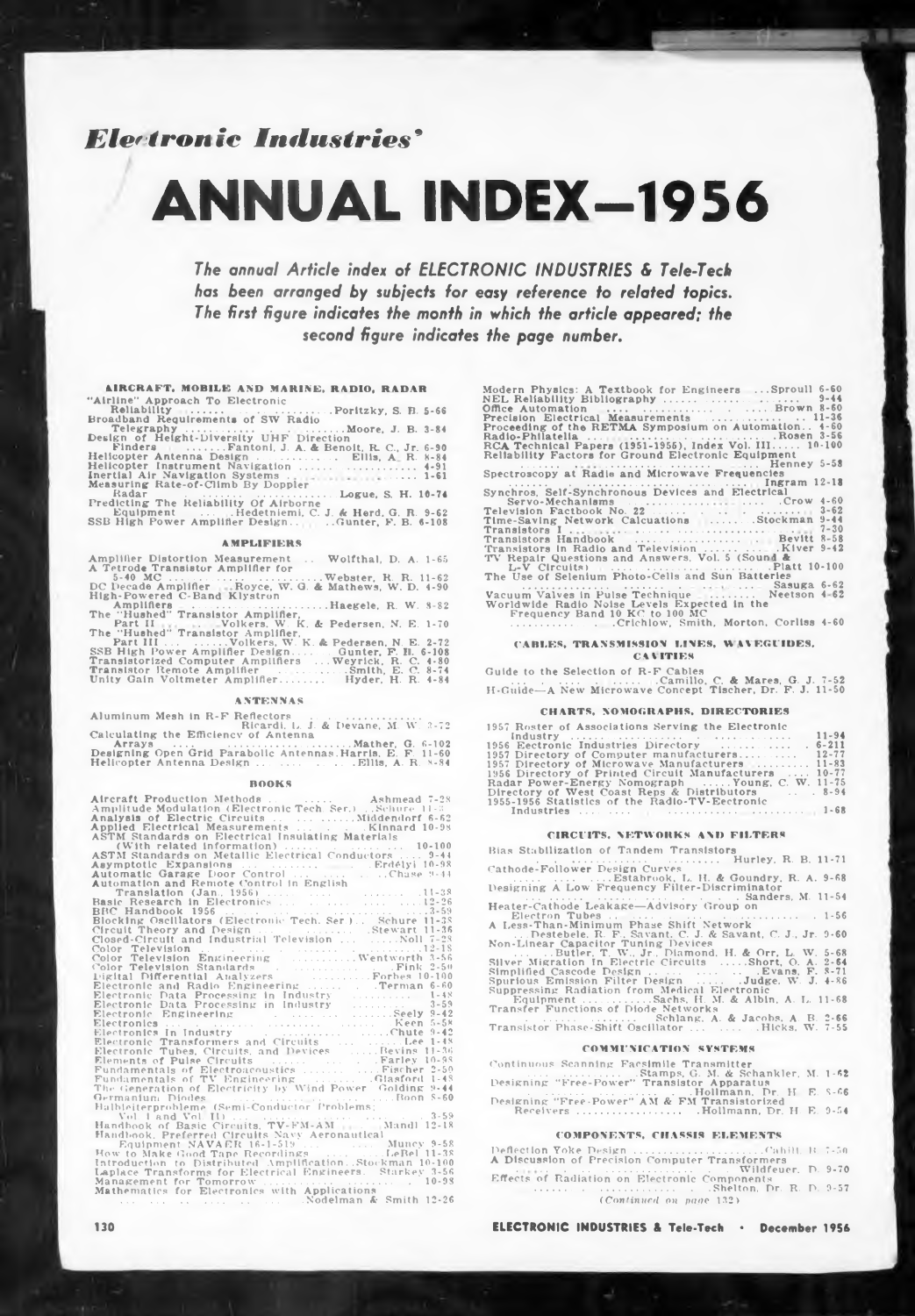



**Miniature printed circuit cards,**  $h$ eart of the Transac Computer, **contain all the elements for arithmetic and control functions.**

## *PERFORMS COMPLEX FLIGHT CONTROL INSTRUCTIONS EVERY 30th OF A SECOND !*

Now a high speed airborne computer that slips like a desk drawer into the nose of a supersonic Navy jet fighter and processes digital data derived from analog information *in split seconds.* TRANSAC—a completely transistorized controlsystem—eliminatesvacuum tubes, diodes and other bulky components of ordinary digital computers. Philco is proud to have mer the exacting standards of the Navy Bureau of Aeronautics. Industry too is watching TRANSAC with its high speed data processing capabilities make phenomenal contributions to business planning and operations.

*At Philco, opportunities are unlimited in electronic and mechanical research and engineering.*

*to., ,.lt •* **e.-4- ••**

PHILCO. *Creative Engineering for a better way of life*

**GOVERNMENT AND INDUSTRIAL DIVISION • PHILADELPHIA 44, PENNSYLVANIA**

**ELECTRONIC INDUSTRIES & Tele-Tech \* December 195b**

For product information, use inquiry card on page 105.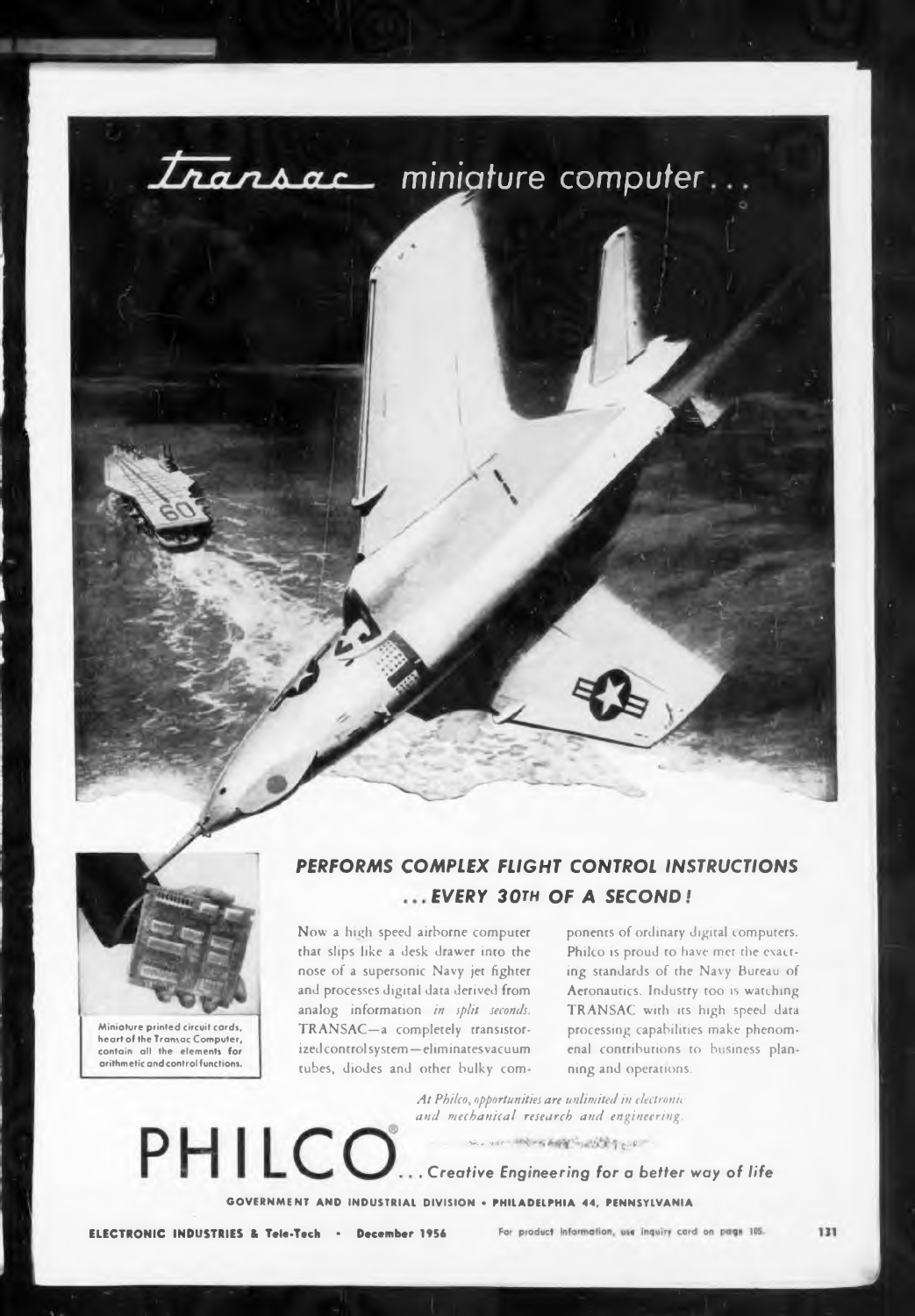# **Annual Article Index (Cont.)**

| Flexural Mode Quartz Crystals as A-F Resonators<br>. Bechman, Dr. R & Hale, Dr. D. 10-52 |
|------------------------------------------------------------------------------------------|
| Life-Test Results On Selenium Rectifiers                                                 |
| Chernish, G. C. 4-68<br>Measuring Capacitor Temperature Coefficients                     |
| .  Peyssou, J. & Ladefroux. J. 4-70                                                      |
| Modular Lesign--Progress and Problems                                                    |
| New Design in Ruggedized P-C Connectors<br>Ruehlemann, Dr. H. E. 10-62                   |
| New Developments in Vacuum Relays.  Ross, H. C. 1-58                                     |
| Selection and Application of Quartz Crystals<br>Edelstein, H. 11-56                      |
| The Selenium Diode in TV DesignCataldo, J. T. 8-81                                       |
| The Spark Gap-New Circuit Component                                                      |
| A Unique Printed Circuit Capacitor  Woods, J. R. 10-59                                   |
| Vibrational Stability Tests for Magnetic Relays                                          |
|                                                                                          |

Computer Switching With Microalloy Transistors<br>Discussion of Precision Computer Transformers<br>Prequency Division by Cascaded Binaries....Wildfeuer, D. 9-70<br>Frequency Division by Cascaded Binaries....Gottlieb, I. 3-92<br>Hergen

COMPUTERS<br>
used of Precision Christmas (U.S. 1991)<br>
used of Precision Computer Transformers<br>
used of Precision Computer Transformers<br>
used Storage Tube Design<br>
Coved Storage Tube Design<br>
Coved Storage Tube Design<br>
U.S. & S Low-Power Binary Counter ..............Hostetler, W. E. ft Wolkstein, H. T. 7-48 Number Systems for Computers Radioactive Fallout Computer . Reading and Writing Defined Gabelman, I. J. 12-32 Reading and Writing Defined<br>Synthesis of Function Generators by Continued Locating "Open-Heaters" in Computer<br>
Low-Power Binary Counter<br>
Mumber Systems for Computer<br>
Number Systems for Computer<br>
Raddonctive Fallout Computer<br>
Readding and Writting Defined<br>
Synthesis of Function Generators by Cont

.Moss, Dr. H. \* Kuchinsky, S. 5-RO 1957 Directory of Computer Manufacturers 12-77

#### **CONVENTIONS AND MEETINGS**

| <b>Sth National Conference on Aeronautical Electronics</b> 5-70 |  |
|-----------------------------------------------------------------|--|
| Preview of 1956 IRE National Convention 3-75                    |  |
| Preview of the Eastern Joint Computer Conference 12-36          |  |
|                                                                 |  |
| Preview of the 12th Annual National Electronics                 |  |
| $10 - 60$<br>Conference                                         |  |
|                                                                 |  |

**ICUES FOR BROADCASTERS** 

#### **CIRCUITS**

| Carrier Alarm Circuit Roos, E. 11-65            |  |
|-------------------------------------------------|--|
| Conelrad Alarm Modification Wussow, G. O. 5-114 |  |
| Conelrad Alert Alarm - - Wheatley, O. M. 4-96   |  |
| Franklin Oscillator     Allen, H. E. 12-50      |  |
| Overload Protection Guilhur, D. L. 10-73        |  |

#### **MAINTENANCE, TESTING**

| Adjusting Spark Gaps Contract Cong, D. C. 8-75                |  |
|---------------------------------------------------------------|--|
| Ampex Start Button Replacement  Wugen 11 11 1-1-1-            |  |
| Ellminating Dangling AC Cords  Kalin, T. 5-114                |  |
| Increasing Versatility of Linearity Checker, Roth, R. J. 4-96 |  |
| Microphone Cable Checker  Wheatley, D. M. 3-91                |  |
| Substitute Plate Transformer  Hodges, E. 11-65                |  |
|                                                               |  |

#### **MISCELLANEOUS**

| Battery Protective Switch  Wiley, G. V. N. 8-75            |
|------------------------------------------------------------|
| Booster Solenoids for Turret RotationPepin, G. 8-75        |
| Designing a Mixer for BC Amplifiers. McFarland, J. L. 7-57 |
| Filling Blank Rack Space   Poole, J. W. 5-114              |
|                                                            |
| Inexpensive Prompter Biltz, S. 7-57                        |
| Inexpensive Time Delay Relay Frants, F. H., Sr. 3-91       |
| Installing Ground Radials   De Roadies, J. 11-65           |
|                                                            |
|                                                            |
| Substitute for 230 V. LampsR. W. 3-154                     |

#### **RECORDERS. PLAYBACKS**

| Automatic Tape Starter 1986 1996 Madson, G. E. 7-57 |  |
|-----------------------------------------------------|--|
| Converting Tape Machines to Half Track              |  |
|                                                     |  |
|                                                     |  |
|                                                     |  |
|                                                     |  |
|                                                     |  |

#### **REMOTE**

Battery Powered Remote Amplifiers Remote Broadcast with Tape Recorder Remote Control ............................................ Remote Metering of Compression levels Carter, E. T. 6-112<br>Davell, H. C. 5-114<br>Lovell, H. C. 5-114<br>Teiken, J. P. 12-50<br>Ward, E. R. 2-69 Remote Studio Signal Circuit 1-84

#### **TURNTABLES**

Cascaded Turntables Hall, Convertine Electrically Switched Turntables to 45 RPM .........................................................Round

45 RPM Turntable Adapter Modification (Kalin, T. 2–69)<br>Reducing WOW of 45 RPM Gates Spindle ...Bianco, L.. Jr. 4-144

#### **EDITORIALS**

| Audion's Golden Jubilee     5-63                                                                                                  |           |
|-----------------------------------------------------------------------------------------------------------------------------------|-----------|
|                                                                                                                                   |           |
|                                                                                                                                   |           |
|                                                                                                                                   |           |
|                                                                                                                                   |           |
| Electronic Medical Aids (1996) 1996 1997 11: 2-55                                                                                 |           |
|                                                                                                                                   |           |
| Electronic Pin-Balls? $\ldots$ $\ldots$ $\ldots$ $\ldots$ $\ldots$ $\ldots$ $\ldots$ $\ldots$ $\ldots$ $\ldots$ $\ldots$ $\ldots$ |           |
|                                                                                                                                   |           |
|                                                                                                                                   |           |
|                                                                                                                                   | $5 - 63$  |
| Engineering Teachers                                                                                                              | $3 - 65$  |
|                                                                                                                                   | $8 - 63$  |
|                                                                                                                                   | $5 - 63$  |
|                                                                                                                                   | $7 - 39$  |
|                                                                                                                                   | $3 - 65$  |
|                                                                                                                                   | $11 - 49$ |
| Reduce Car Accidents Eectronically?   6-81                                                                                        |           |
|                                                                                                                                   |           |
| Transistors and Low-Fidelity Portables   8-63                                                                                     |           |
| Tubes and Components at $500^{\circ}$ C                                                                                           | $10 - 49$ |
| Wanted  Commercial-Industrial Distributors                                                                                        | $11 - 49$ |
|                                                                                                                                   |           |
|                                                                                                                                   |           |
| We're Moving!                                                                                                                     | $6 - 81$  |
| What's Ahead for 56! $\ldots$ $\ldots$ $\ldots$ $\ldots$ $\ldots$                                                                 | $1 - 5.3$ |
|                                                                                                                                   |           |

#### **GENERAL**

About That Rook ................ .Heinle, C. A. S. 12-50 Bandwidth Requirements of FM/FM Telemetering .. ... .Carpenter, J. C.. Jr. Broadband Requirements of SW Radio 5-79 Telegraphy... .... ... .................Moore, J. B. Effects of Radiation on Electronic Components ... ........... ............................Shelton, Dr. R. D. Getting More for Your Engineering Dollar rtance of Avintus; The<br>
rtand the Andrea Doria<br>
r and the Andrea Doria<br>
read the Andrea Dorian<br>
Equipment for Rent?<br>
Equipment for Rent?<br>
Equipment for Rent?<br>
as and Components at 50°C absolutions<br>
as and Components at 50° How to Plan, Prepare and Produce an Electronics<br>Catalog Carlo Hotel and School (Stateman, II, W.<br>Minimizing Noise in Electronic Systems, Wendi, R. L.<br>Modular Lesign—Progress and Problems ... Matthews, L. M<br>Protecting and P Plan, Prepare and Produce an Electronic<br>log<br>mg Noise in Electronic Systems... Welman,<br>mg Noise in Electronic Systems... Wendt,<br>Leslgn—Progress and Problems...<br>Hannahs,<br>mg and Packaging Electronic Equipment<br>manahs,<br>mg and P 3-84 2-84 3-108 11-72 10-54 Hannahs. W. H. 6-84 Review of NRS Technical Services ................... Standards for Hi-Fi Equipment................................... Synthesis of Function Generators by Continued Fraction Theory . . . . Bolle, Dr. Tone Bursts Counted by Staircase Decades ..................................................................Oelberman, **W** H. 7-58 10-55 **V. W. 3-SS E. J. 12-34**

#### **INSTRUMENTS. MEASl REMENTS, TEST METHODS**

Plotter .Rudney. B. R. 2-70 Characteristic Tracer for Power Transistors .................. Kramer. S. I. ft Wheeler, R. F. 9-58 Checking DC Parameters of Transistors **INSTRUMENTS, MEASUREMENTS, TEST METHO**<br>Automatic "X-Y" Plotter<br>Characteristic Tracer for Power Translators<br>Checking DC Parameters of Translators<br>Checking DC Parameters of Translators<br>Design for a Shock Resistant Graphic M Design for a Simple Radiation Dosage Indicator<br>- Peake, H., Cole, P., Rabin, H., Lambe, J. & Kilick, C. 10-70<br>Diffuse Reflectivity Meter<br>Eddy-Current Bridge for Measuring Skin Losses High "G" Tests for Guided Missile Tubes king DC Parameters of Transistors<br>
graphs of Transistors<br>
graphs of Realitant Graphic Millia<br>
graphs Realitation Dosage Indice<br>
en for a Simple Radiation Dosage Indice<br>
enke, H., Cole, P., Rabin, H., Lambe, J.<br>
1996<br>
Refle Instrumentation for High-G Tests. Lab Standard R-F Voltmeter . . . Low Power L-Band Signal Source . . . .Bond, S. J. 11-52 ................................. 4-102 Schwartz, R. F. 1-66 Measuring Capacitor Temperature Coefficients ................................Peyssou. J. *A* Ladefroux, New Discriminator—Output Frequency Meter .... ............................. .. Marshall, 4-70 Permeability Testing of Nickel Laminations .................................................................Frazee,...F. W. 3-70 D. 8-86 Production Line Cathode-Ray Tube Tester<br>
"Q" Calculations for High Frequency Inductors<br>
Resistive Fins Improve Wavemeter Tuning. Ishtl, I. J. 7-45<br>
Resistive Fins Improve Wavemeter Tuning. Ishtl, K. 11-59<br>
Thanistor Power R. **F.** 4-84 8-68 8-91

Applications of Bistable Ferromagnetic Elements................................... ....Auerbach I. Broadband Applications of Ferrites. B. 2-62 Current Reference for Magnetic Amplifiers Burt. D. A. 10-66<br>Current Reference for Magnetic Amplifiers Burt. D. A. 10-66<br>Current Reference for Magnetic Amplifiers Burt. D. A. 10-66

#### **mntowAi es**

Air Cooling a Finned Magnetron..........Mark, Dr. M. 6-100<br>Broadband Microwave Crystal Developments J. & Levy, S. L. 3-68<br>Designing Microwave Equipment for Telephone<br>Companies Levy, L. 1998

Deslening Open Grid Parabolic Antennas Harris, E. F. 11-60<br>H-Guide—A New Microwave Concept Tischer, Dr. F. J. 11-50 *(Continued on page* 134)

132 **ELECTRONIC INDUSTRIES & Tele-Tech December** 1956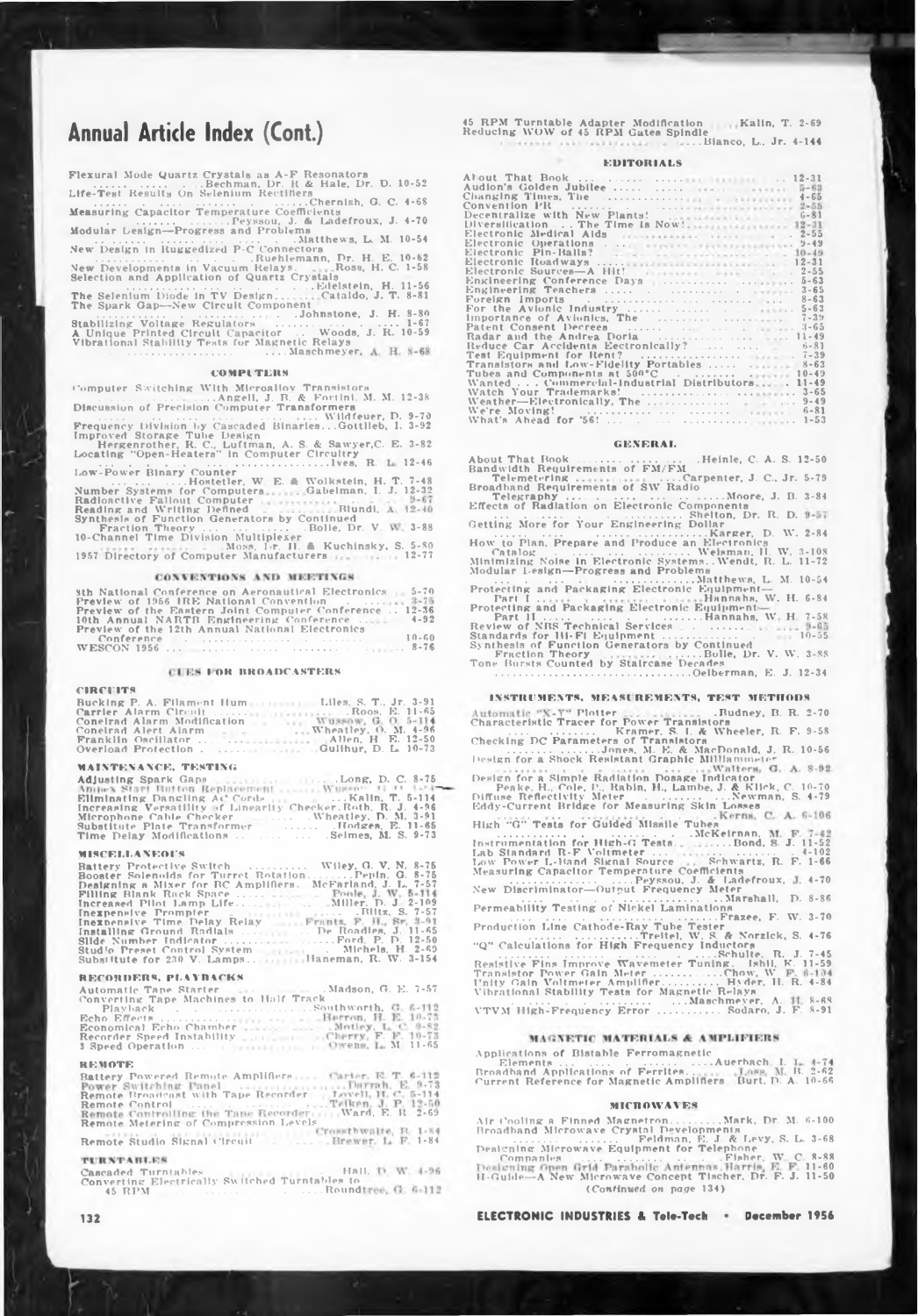

# **NEW MINIATURE SERVO 40^o Lighter, lO^o Smaller**

Here, no bigger than your thumb, is the smallest *practical* servo control motor currently produced. Combined with Transicoil's new Size 8 motor driven induction generator, and powered by a new completelytransistorized servo amplifier, this motor offers you the unusually high torque-to-inertia ratio of 28,000 radians/sec<sup>2</sup>.

Compared with a Size 9 control motor—until now, the smallest practical unit available—Transicoil's new Size 8 measures only 0.75 inches in diameter,  $10\%$ smaller, and weighs only 1.4 oz.,  $40\%$  lighter. Yet it operates on standard voltages from 26 to 52 volts, and 52 volts with center tap, at 400 cps, permitting pushpull transistor application.

Hence, just as Transicoil's introduction of plate to plate wiring eliminated the transformer, once necessary in servo systems, the Size 8 units and transistor amplifiers mark another milestone in miniaturization.

This is just one more example of how Transicoil can



**Size 8 Motor Driven Induction Generator and Transistor Amplifier. All units of Ihe Size 8 system have been designed for maximum performance in minimum**

solve your control problems whether they involve miniaturization or control complexity, and go on to manufacture systems and components of the utmost precision and accuracy. You pay only for results—on a fixed fee basis for equipment delivered and performing properly.

Technical data on the new Size 8 combination and the transistorized amplifier is yours for the asking. But you'll end up with a better system if you write outlining your servo control problem.



TRANSICOIL CORPORATION Worcester, Montgomery County - Pennsylvania

**ELECTRONIC INDUSTRIES & Tele-Tech • December 1956**